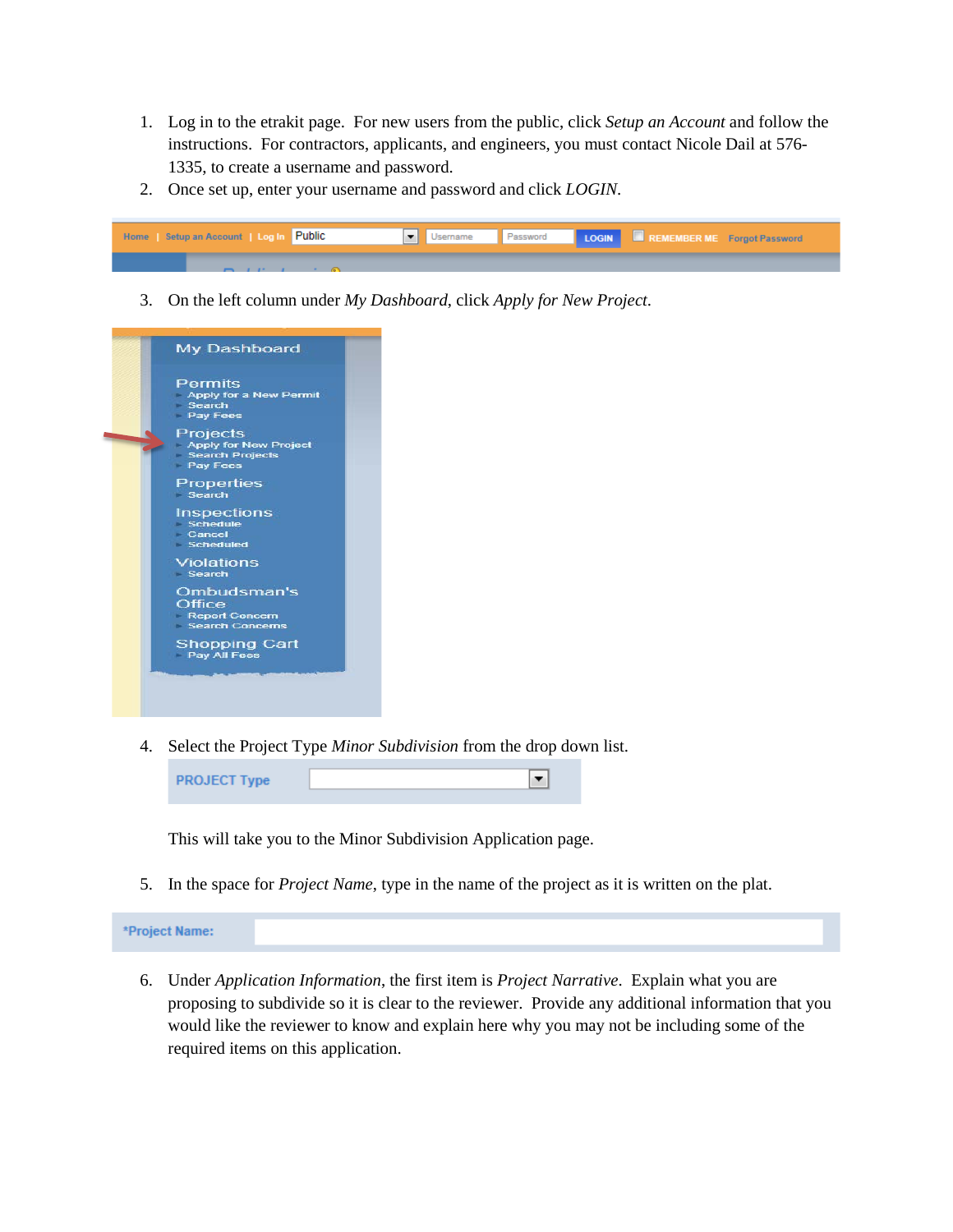

7. Tax map numbers should be entered in the format of #####-##-##. If there are multiple parcels, separate each tax map number with a comma.



8. # of new lots created- If one existing parcel is being subdivided into 10 lots then the # of new lots created is 9. (This is important for calculating the correct fees.) Enter this number here.

| # OF NEW LOTS   |  |
|-----------------|--|
| <b>CREATED:</b> |  |

9. # of acres- Enter the total number of acres shown on the plat in numerical form. For example, 12.34.

# OF ACRES:

- 10. Enter the name of the water service source. If it is on a well, type "Well". **WATER SERVICE SOURCE:**
- 11. Enter the name of the sewer service source. If it is on a septic tank, type "Septic".

**SEWER SERVICE SOURCE:** 

12. If there have been any variances, special exceptions, or map amendments associated with this minor subdivision, enter the number the county assigned to it in the space provided. (Example: 13-01MA for a map amendment)

| <b>VARIANCE#:</b>              |  |
|--------------------------------|--|
| <b>SPECIAL</b><br>EXCEPTION #: |  |
| <b>MAP AMENDMENT</b><br>#:     |  |

13. Check the box to confirm that you have uploaded the plat in .pdf format for review. The upload function is further down the application page.

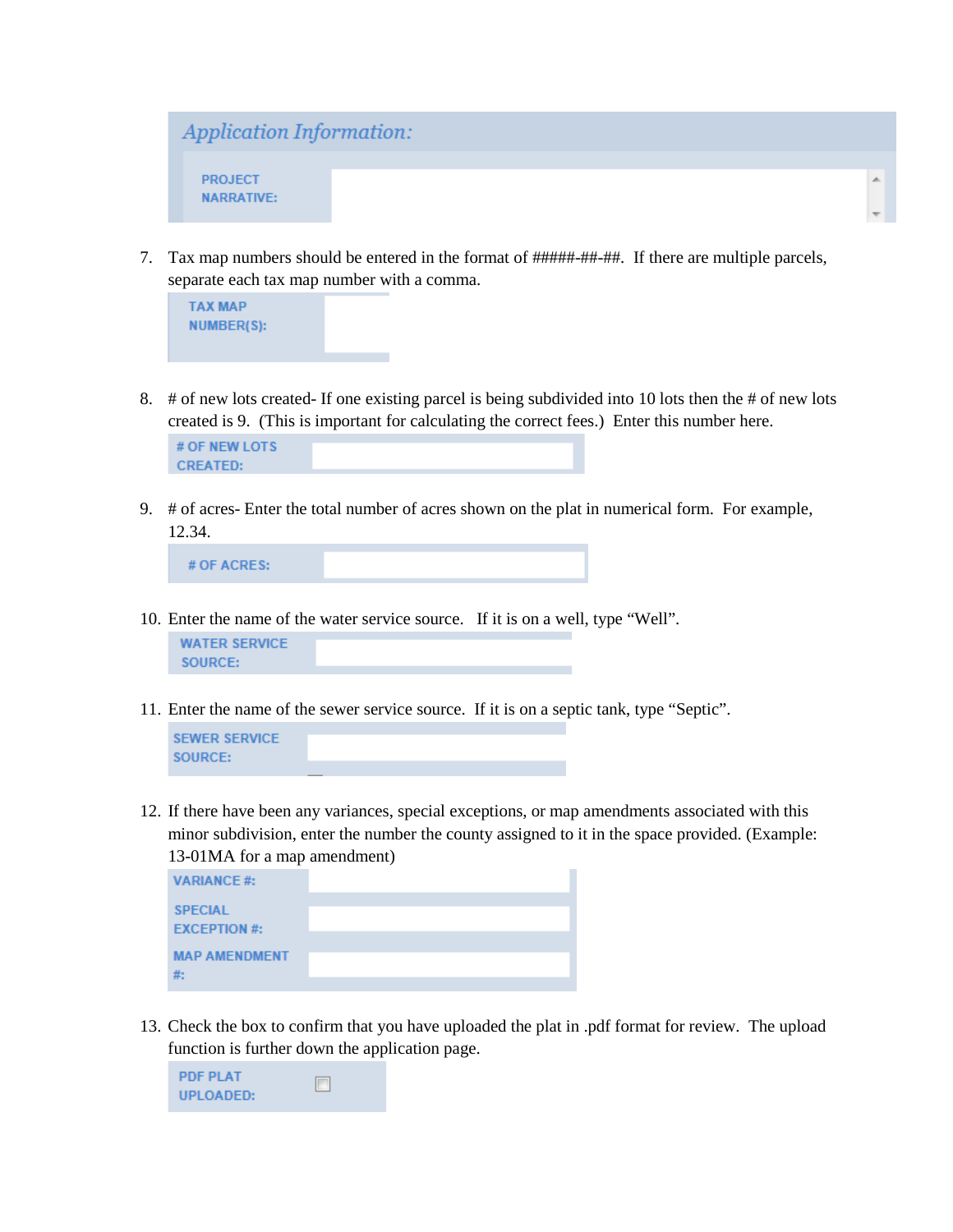14. Under the **Location** heading, select Search by TMS#. Then type in the tax map number for the parcel, in the format #####-##-##, and click the Search button.

| Location                                       |                            |               |
|------------------------------------------------|----------------------------|---------------|
| Enter all or part of the TMS# and press search |                            |               |
| Search By                                      | TMS# $\bullet$ 11401-02-02 | <b>SEARCH</b> |
|                                                |                            |               |

After clicking Search, a list of tax map numbers will appear. Click on the correct parcel.

| Enter all or part of the TMS# and press search |               |
|------------------------------------------------|---------------|
| <b>Search By</b><br>TMS#<br>11401-01-01<br>▼.  | <b>SEARCH</b> |
| Select address below                           |               |
| R11401-01-01 - 1340 SUMTER ST - PARCEL         |               |
|                                                |               |
| Click on this parcel number.                   |               |
|                                                |               |

15. Only click this box if you are the property owner of record.



16. Uploading attachments. You can upload all of your documents here. The naming convention for each *description* should follow the format "Type\_date". The date should be the date of submittal and should be in the format yymmdd. For example, if you are submitting site plans on March 20, 2014, the file description would be titled "Siteplan\_140320".